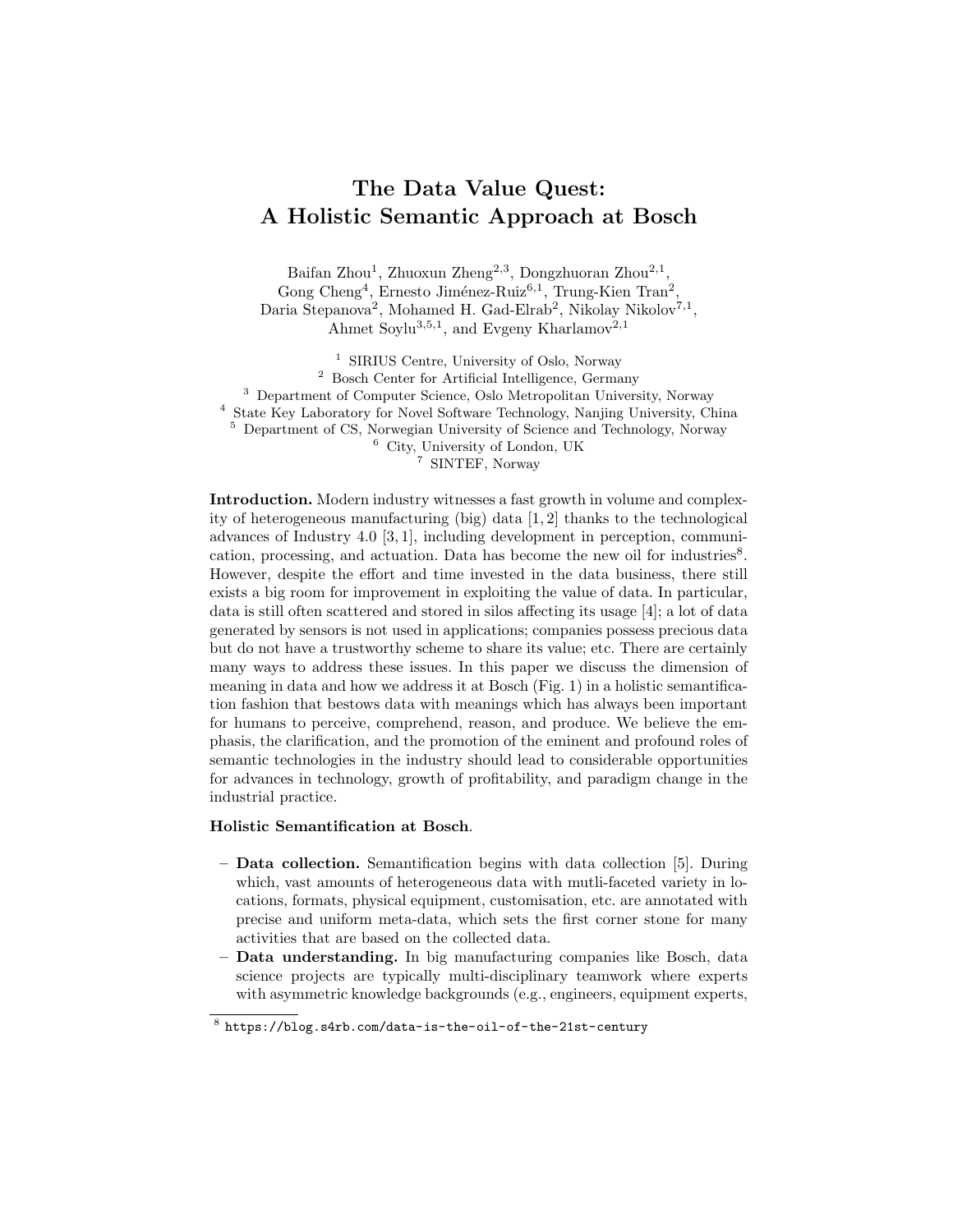2 Zhou et al.



Fig. 1. An overview of our holistic semantification are influenced by standardisation<br>Fig. 1. An overview of our holistic semantification approach

measurement experts, data managers, data scientists, managers) need to talk to each other, to gain a mutual understanding of the process, data, solution, infrastructure, strategic interests, etc [6]. These experts with distinct backgrounds speak different technical or management languages, which tends to lead to error-prone and time-consuming communication. Thanks to their conciseness and unambiguity, semantic models play an essential role here, serving as the "lingua franca" between the experts speaking different languages [7, 8].

- Data integration. We rely on ontologies and knowledge graphs (KG) to annotate heterogeneous welding manufacturing data from Bosch and its partners with unified vocabularies. Then, enhanced by the ontology reshaping method developed in Bosch [9, 10], we transform them into uniform data formats/databases that allow uniform access, interoperability, and unified interpretation.
- Data market. Bosch participates in a digital open marketplace ecosystem [11], which provides a sustainable approach to connect the data providers and the data consumers to help to connect Bosch and its partners. The ontologies and KGs make the data easier to reach from and by Bosch's production units, suppliers, and customers.
- $-$  **Data query & search.** Data like XML files, KGs [12, 13] provide an efficient foundation for querying information of interest via clearly defined formats. SPARQL queries or keywords are used to query data [14–17] for inspection, information summary, and diagnostics. Data search outputs datasets, databases, or snippets of datasets [18–21] and relies on the metadata-based query, KG summarisation, natural language-based search [22], or even the content-based search, which Bosch is researching on.
- AI and Data analysis. Here Bosch relies on semantics in diversified ways like scaling usability of data analysis (typically machine learning (ML) based) pipelines [23] with user interface, which improves the adoption of ML [24], (semi-)automate the generation of ML pipelines with ontologies, templates, and reasoning [25] incorporating domain knowledge via annotation and KG embeddings, etc.
- Data pipeline deployment (scalability). Bosch develops semantic abstraction of cloud resources for computing, storage, and networking that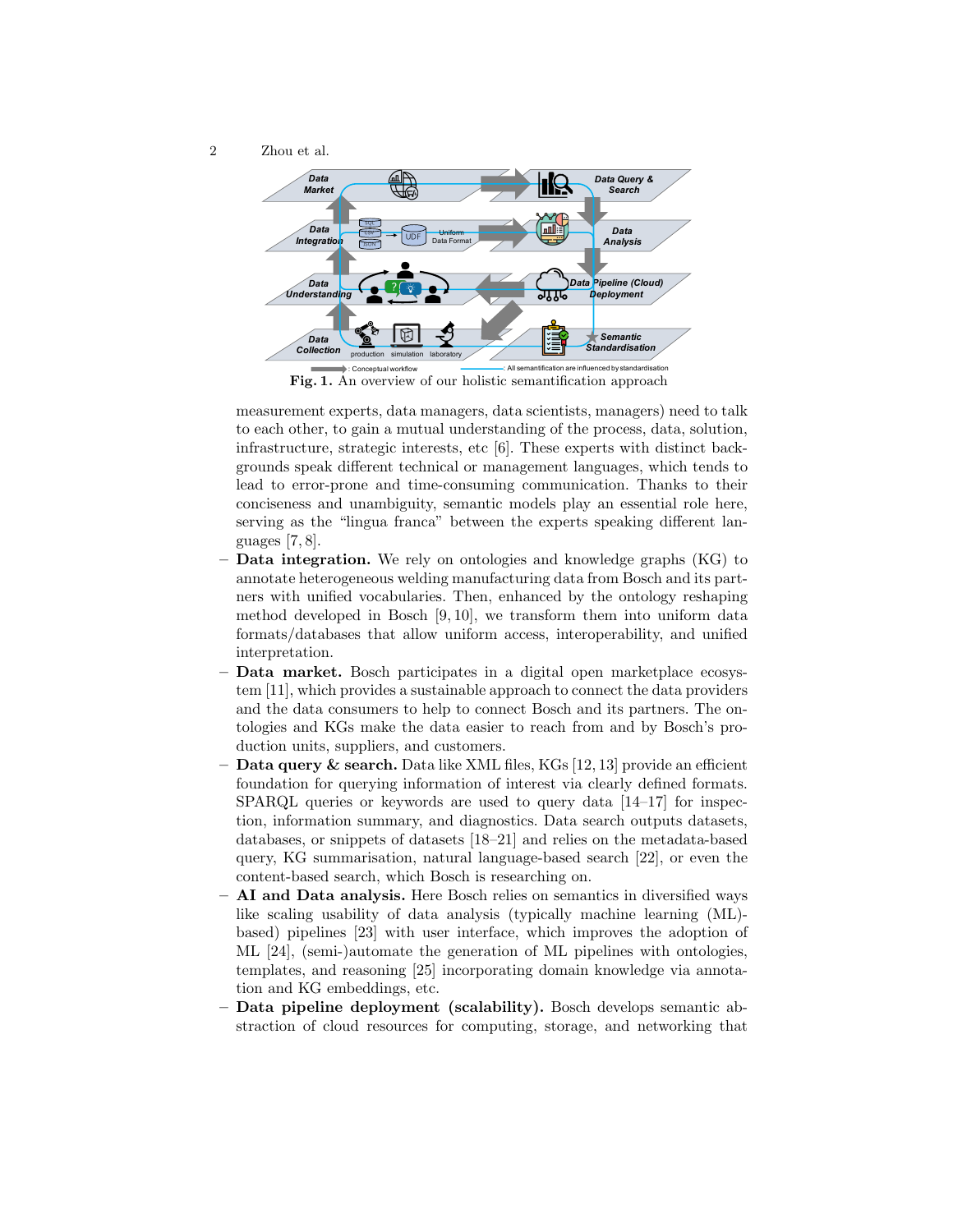facilitate the deployment of distributed ML pipelines, thus scaling the data analysis onto the big data level [26, 27]. Adaptive rule-based reasoners help to automate the configuration of resource allocation.

Semantic standardisation. Now Bosch participates in the endeavour [28] working towards addressing the long call of the standardisation of semantic artefacts [29], infrastructure, and best practice via e.g. aligning to ISO standards, existing vocabularies, achieving common agreement.

Conclusion. This work gives a panorama view of semantic technologies in the data business at Bosch that is in development. We aim at advancing the exploitation of the values of data in the manufacturing industry. We envision semantic technologies continuing to be one of the keys to unlocking the potential of the values of data.

Acknowledgements. The work was partially supported by the H2020 projects Dome 4.0 (Grant Agreement No. 953163), OntoCommons (Grant Agreement No. 958371), and DataCloud (Grant Agreement No. 101016835) and the SIRIUS Centre, Norwegian Research Council project number 237898.

## References

- 1. S. Chand, J. Davis, What is smart manufacturing, Time Magazine Wrapper.
- 2. I. Horrocks, M. Giese, E. Kharlamov, A. Waaler, Using semantic technology to tame the data variety challenge, IEEE Internet Comput. 20 (6) (2016) 62–66.
- 3. H. Kagermann, Change through digitization value creation in the age of Industry 4.0, in: Management of Permanent Change.
- 4. G. Gimpel, Bringing dark data into the light: Illuminating existing IoT data lost within your organization, Business Horizons 63 (4) (2020) 519–530.
- 5. B. Zhou, Machine learning methods for product quality monitoring in electric resistance welding, Ph.D. thesis, Karlsruhe Institute of Technology, Germany (2021).
- 6. Y. Svetashova, B. Zhou, T. Pychynski, S. Schmidt, Y. Sure-Vetter, R. Mikut, E. Kharlamov, Ontology-enhanced machine learning: A Bosch use case of welding quality monitoring, in: ISWC, Springer, 2020, pp. 531–550.
- 7. B. Zhou, Y. Svetashova, A. Gusmao, A. Soylu, G. Cheng, R. Mikut, A. Waaler, E. Kharlamov, SemML: Facilitating development of ML models for condition monitoring with semantics, J. Web Semant. 71 (2021) 100664.
- 8. Y. Svetashova, B. Zhou, S. Schmid, T. Pychynski, E. Kharlamov, SemML: Reusable ML for condition monitoring in discrete manufacturing, in: ISWC (Demos/Industry), Vol. 2721, 2020, pp. 213–218.
- 9. B. Zhou, D. Zhou, J. Chen, Y. Svetashova, G. Cheng, E. Kharlamov, Scaling usability of ML analytics with knowledge graphs: Exemplified with a Bosch welding case, in: IJCKG, 2021, pp. 54–63.
- 10. D. Zhou, B. Zhou, J. Chen, G. Cheng, E. Kostylev, E. Kharlamov, Towards ontology reshaping for KG generation with user-in-the-loop: Applied to Bosch welding, in: IJCKG, 2021, pp. 145–150.
- 11. DOME4.0, Digital open marketplace ecosystem 4.0, https://dome40.eu/, accessed 14 March 2022 (2022).